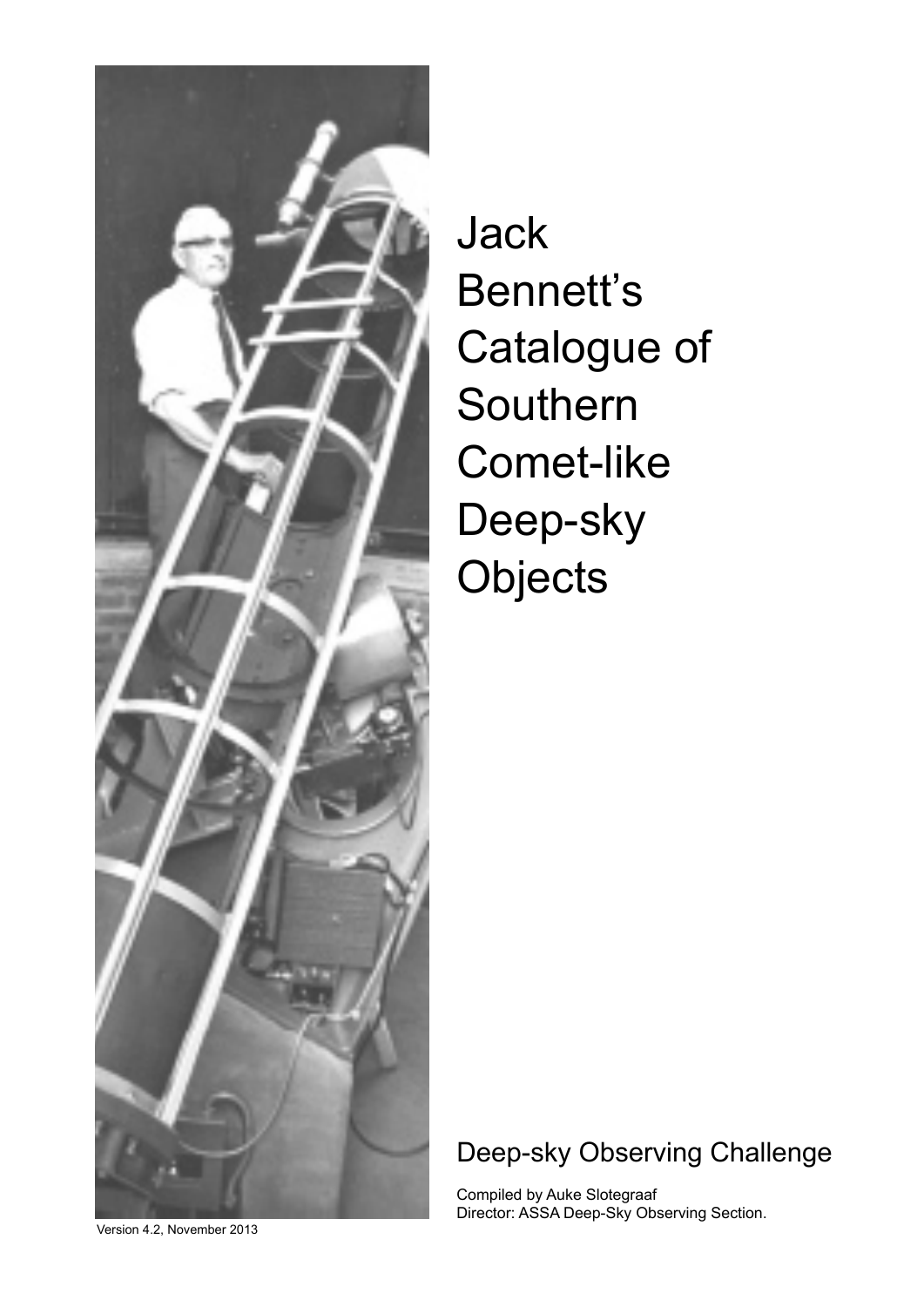# **Jack Bennett and his catalogue**

For two decades, starting in the late 1960's, the southern sky was patrolled by a dedicated South African comet-hunter named Jack Bennett. He observed from his urban backyard with a 5-inch low-power refractor. Not only did he discover two comets, he also picked up a 9th magnitude supernova in NGC 5236 (M83), becoming the first person ever to visually discover a supernova since the invention of the telescope.

 Bennett was born on April 6th, 1914 and passed away on May 30th, 1990. A long-standing member of the Astronomical Society of Southern Africa (ASSA), he was elected President in 1969. The Society awarded him the prestigious Gill Medal for services to astronomy in 1970 and in 1986 he received an Honorary Degree of Master of Science from the University of Witwatersrand. In 1989, at the recommendation of Rob McNaught of Siding Springs Observatory, the asteroid VD 4093 was named after him.

Bennett was a skilled observer and in the spirit of Charles Messier drew up two lists of southern objects that appeared comet-like in his telescope. His first list (Bennett, 1969) was published four months before he discovered his first comet. The supplementary list (Bennett, 1974) was followed three months later by his second discovery.

In his 1969 Presidential Address to the ASSA Bennett said: "As an aid to the recognition of comet-like objects in the Southern sky, and to help observers to eliminate them in comet searches, I have over the past five years compiled a list of 130 such objects visible south of the celestial equator. Nearly a hundred of these have been encountered under varying conditions in comet sweeps using a 5-inch short-focus refractor with a magnification of 21 diameters. The rest have been added, and duly observed with the same telescope, after consulting various sources, notably E. J. Hartung's first-rate book *Astronomical Objects for Southern Telescopes* which includes details of the appearance in telescopes of various apertures of all but 16 of the 130 objects." Bennett's 1974 article "Some objects of interest in the southern sky" introduced 22 new cometlike objects "which had been observed (many of them repeatedly) in comet sweeps" since his first list was published. These two lists have been combined to form the Bennett Catalogue (Appendix 4, page 35). Bennett's list reads like the "Who's Who of the Deep Sky". Among the 152 objects are the Tarantula, Omega Centauri, 47 Tucanae, Sombrero and the Silver Coin. Twenty-six of Messier's objects are listed. Bennett noted that including such bright objects may be unnecessary, but added: "it is surprising how easily even these can be mistaken for comets when seen at low altitudes and poor conditions." Almost half the objects in Bennett's list are globular clusters, which makes sense since these bear a striking

resemblance to comets. The constellation richest in Bennett objects is Sagittarius, followed by Ophiuchus. Bennett wrote that "the constellations Scorpio, Ophiuchus and Sagittarius . . contain a bewildering variety of comet-like objects. These are mostly globular clusters and all except the largest defy attempts to distinguish them from tailless comets. This relatively small area of sky contains about a third of all the cometlike objects visible with small telescopes south of the equator."

Dorado also contains many Bennett's – five galaxies and six clusters and nebulae. The latter lie within the Large Magellanic Cloud which, according to Bennett, "should normally be avoided like the plague by anyone looking for comets. There are, however, a few objects on the outskirts of the Clouds which are regularly encountered in comet sweeps, and these have been included in the list, if only as a warning to the observer of the perils that lie ahead of him!"



*Jack Bennett at the eyepiece of the 12-inch Pretoria Centre telescope. It is housed in the Jack Bennett Oservatory which is on the grounds of the Christian Brothers College. On the reverse side of the original photo, in Bennett's handwriting, is the caption: "Pretoria Centre telescope, 1977, with antiquated observer".*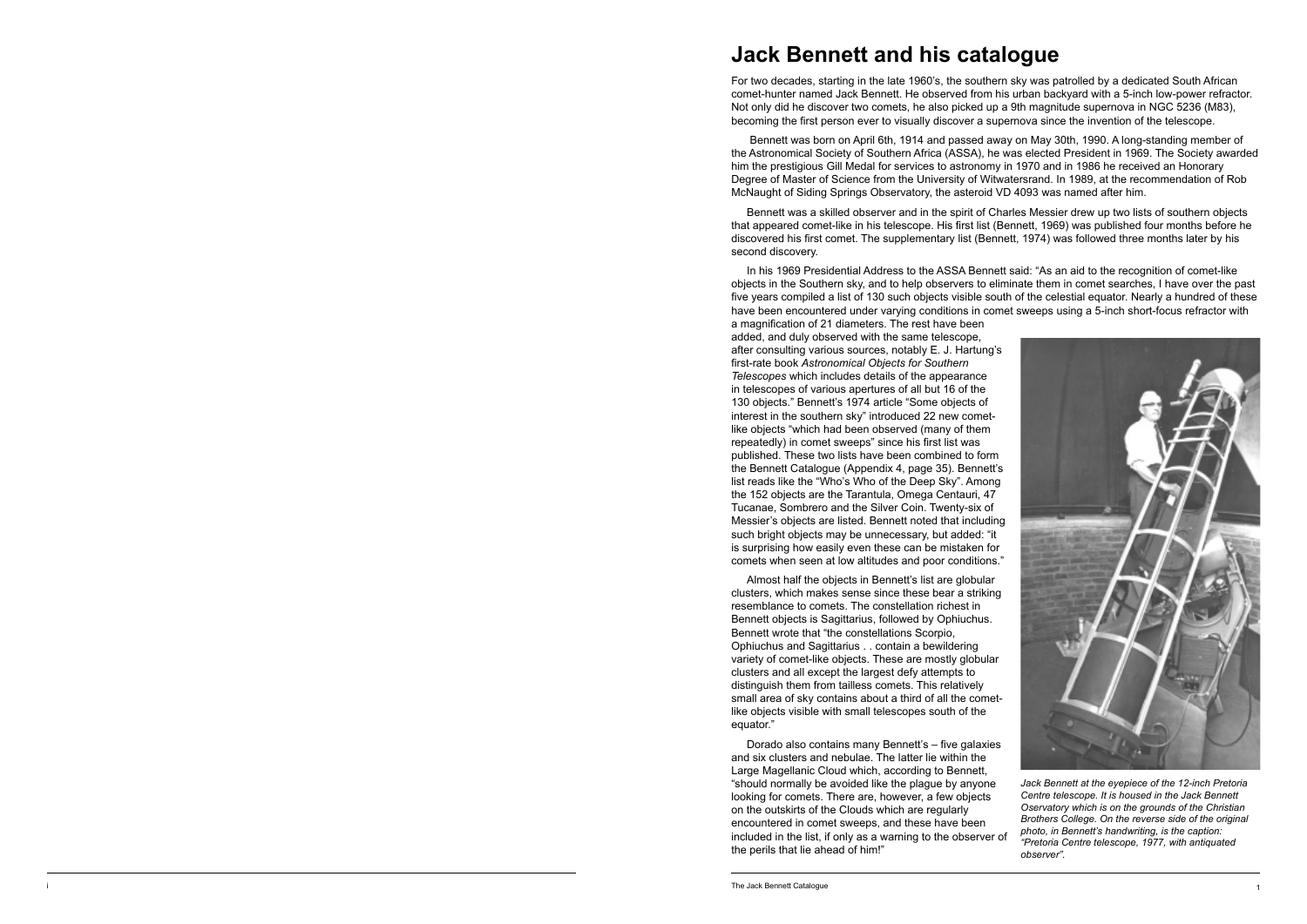### **The Bennett Catalogue**

| <b>Bennett Other</b> |                 |                | <b>RA</b>      | <b>Dec</b>            |     | <b>Bennett</b> | Other           |    | <b>RA</b> |       | Dec       |                  |     |
|----------------------|-----------------|----------------|----------------|-----------------------|-----|----------------|-----------------|----|-----------|-------|-----------|------------------|-----|
| number               | designation     | h              | m <sub>s</sub> | ۰<br>$\pmb{\epsilon}$ | Con | number         | designation     | h  | m s       |       | ۰         | $\pmb{\epsilon}$ | Con |
|                      |                 |                |                |                       |     |                |                 |    |           |       |           |                  |     |
| Ben 1                | <b>NGC 55</b>   | $\mathbf 0$    | 14 54          | $-39$ 11              | Scl | Ben 41b        | <b>NGC 2997</b> | 9  |           | 45 36 | $-31$ 11  |                  | Ant |
| Ben 2                | <b>NGC 104</b>  | 0              | 24<br>06       | $-72.05$              | Tuc | Ben 42         | <b>NGC 3115</b> |    | 10 05 12  |       | $-0743$   |                  | Sex |
| Ben 3                | <b>NGC 247</b>  | 0              | 06<br>47       | $-2046$               | Cet | Ben 43         | <b>NGC 3132</b> |    | 10 07 00  |       | $-40.26$  |                  | Vel |
| Ben 4                | <b>NGC 253</b>  | 0              | 36<br>47       | $-25$ 17              | Scl | Ben 44         | <b>NGC 3201</b> |    | 10 17 36  |       | $-46$ 25  |                  | Vel |
|                      |                 |                |                |                       |     |                |                 |    |           |       |           |                  |     |
| Ben 5                | <b>NGC 288</b>  | 0              | 52 48          | $-26$ 35              | Scl | <b>Ben 45</b>  | <b>NGC 3242</b> |    | 10 24 48  |       | $-18.38$  |                  | Hya |
| Ben 6                | <b>NGC 300</b>  | 0              | 54 54          | $-37$ 41              | Scl | Ben 46         | <b>NGC 3621</b> |    | 11 18 18  |       | $-32$ 49  |                  | Hya |
| Ben 7                | <b>NGC 362</b>  | 1              | 03<br>12       | $-70.51$              | Tuc | <b>Ben 47</b>  | Mel 105         | 11 |           | 19 39 | $-63$ 30  |                  | Car |
| Ben 8                | <b>NGC 613</b>  | 1              | 34<br>18       | $-29$ 25              | Scl | Ben 48         | <b>NGC 3960</b> | 11 |           | 50 52 | $-55$ 41  |                  | Cen |
| Ben 9                | <b>NGC 1068</b> | $\overline{2}$ | 42<br>42       | $-00$ 01              | Cet | <b>Ben 49</b>  | <b>NGC 3923</b> | 11 |           | 51 00 | $-28$ 48  |                  | Hya |
|                      |                 |                |                |                       |     |                |                 |    |           |       |           |                  |     |
| <b>Ben 10</b>        | <b>NGC 1097</b> | 2              | 46 18          | $-30$ 17              | For | <b>Ben 50</b>  | <b>NGC 4372</b> |    | 12 25 48  |       | $-72$ 40  |                  | Mus |
| Ben 10a              | <b>NGC 1232</b> | 3              | 09 48          | $-20.35$              | Eri | Ben 51         | <b>NGC 4590</b> |    | 12 39 30  |       | $-26$ 45  |                  | Hya |
| Ben 11               | <b>NGC 1261</b> | 3              | 12 18          | $-55$ 13              | Hor | <b>Ben 52</b>  | <b>NGC 4594</b> |    | 12 40 00  |       | $-11$ 37  |                  | Vir |
| Ben 12               | <b>NGC 1291</b> | 3              | 17<br>18       | $-41$ 08              | Eri | <b>Ben 53</b>  | <b>NGC 4697</b> |    | 12 48 36  |       | $-05$ 48  |                  | Vir |
| <b>Ben 13</b>        | <b>NGC 1313</b> | 3              | 18<br>18       | $-66$ 30              | Ret | <b>Ben 54</b>  | <b>NGC 4699</b> |    | 12 49 00  |       | $-08$ 40  |                  | Vir |
|                      |                 |                |                |                       |     |                |                 |    |           |       |           |                  |     |
| <b>Ben 14</b>        | <b>NGC 1316</b> | 3              | 22 42          | $-37$ 12              | For | <b>Ben 55</b>  | <b>NGC 4753</b> |    | 12 52 24  |       | $-01$ 12  |                  | Vir |
| Ben 14a              | <b>NGC 1350</b> | 3              | 31<br>06       | $-33.38$              | For | <b>Ben 56</b>  | <b>NGC 4833</b> |    | 12 59 36  |       | $-70.53$  |                  | Mus |
| <b>Ben 15</b>        | <b>NGC 1360</b> | 3              | 33<br>18       | $-25551$              | For | <b>Ben 57</b>  | <b>NGC 4945</b> |    | 13 05 24  |       | $-49$ 28  |                  | Cen |
| Ben 16               | <b>NGC 1365</b> | 3              | 33<br>36       | $-3608$               | For | <b>Ben 58</b>  | <b>NGC 4976</b> |    | 13 08 36  |       | $-49.30$  |                  | Cen |
| Ben 17               | <b>NGC 1380</b> | 3              | 36<br>30       | $-34$ 59              | For | <b>Ben 59</b>  | <b>NGC 5061</b> |    | 13 18 06  |       | $-26, 50$ |                  | Hya |
|                      |                 |                |                |                       |     |                |                 |    |           |       |           |                  |     |
| Ben 18               | <b>NGC 1387</b> | 3              | 37 00          | $-3531$               | For | Ben 59a        | <b>NGC 5068</b> |    | 13 18 54  |       | $-21$ 02  |                  | Vir |
| Ben 19               | <b>NGC 1399</b> | 3              | 38 30          | $-35$ 27              | For | Ben 60         | <b>NGC 5128</b> |    | 13 25 30  |       | $-43$ 01  |                  | Cen |
| Ben 19a              | <b>NGC 1398</b> | 3              | 38 54          | $-26$ 20              | For | Ben 61         | <b>NGC 5139</b> |    | 13 26 48  |       | $-4729$   |                  | Cen |
|                      |                 |                |                |                       |     |                |                 |    |           |       |           |                  |     |
| Ben 20               | <b>NGC 1404</b> | 3              | 38 54          | $-3535$               | Eri | Ben 62         | <b>NGC 5189</b> |    | 13 33 30  |       | $-65$ 59  |                  | Mus |
| Ben 21               | <b>NGC 1433</b> | 3              | 42 00          | $-47$ 13              | Hor | Ben 63         | <b>NGC 5236</b> |    | 13 37 00  |       | $-29.52$  |                  | Hya |
| Ben 21a              | <b>NGC 1512</b> | 4              | 03 54          | $-43$ 21              | Hor | Ben 63a        | <b>NGC 5253</b> |    | 13 39 54  |       | $-31$ 39  |                  | Cen |
| <b>Ben 22</b>        | <b>NGC 1535</b> | 4              | 14 12          | $-12$ 44              | Eri | Ben 64         | <b>NGC 5286</b> |    | 13 46 24  |       | $-51$ 22  |                  | Cen |
| Ben 23               | <b>NGC 1549</b> | 4              | 15 42          | $-5536$               | Dor | <b>Ben 65</b>  | <b>NGC 5617</b> |    | 14 29 48  |       | $-60$ 43  |                  | Cen |
| Ben 24               | <b>NGC 1553</b> | 4              | 16<br>12       | $-55$ 47              | Dor | Ben 66         | <b>NGC 5634</b> |    | 14 29 36  |       | $-0559$   |                  | Vir |
|                      |                 |                |                |                       |     |                |                 |    |           |       |           |                  |     |
| Ben 25               | <b>NGC 1566</b> | 4              | $00\,$<br>20   | $-54, 56$             | Dor | <b>Ben 67</b>  | <b>NGC 5824</b> |    | 15 04 00  |       | $-33004$  |                  | Lup |
| Ben 25a              | <b>NGC 1617</b> | 4              | 31<br>42       | $-54.36$              | Dor | Ben 68         | <b>NGC 5897</b> |    | 15 17 24  |       | $-21$ 01  |                  | Lib |
| Ben 26               | <b>NGC 1672</b> | 4              | 45 42          | $-59$ 15 Dor          |     | <b>Ben 69</b>  | <b>NGC 5927</b> |    | 15 28 00  |       | $-50.40$  |                  | Lup |
| Ben 27               | <b>NGC 1763</b> | 4              | 56 48          | $-66$ 24              | Dor | Ben 70         | <b>NGC 5986</b> |    | 15 46 06  |       | $-37$ 47  |                  | Lup |
| Ben 28               | <b>NGC 1783</b> | 4              | 58 54          | $-6600$               | Dor | <b>Ben 71</b>  | <b>NGC 5999</b> |    | 15 52 12  |       | $-56$ 28  |                  | Nor |
|                      |                 |                |                |                       |     |                |                 |    |           |       |           |                  |     |
| Ben 29               | <b>NGC 1792</b> | 5              | 05 12          | $-37, 59$             | Col | Ben 72         | <b>NGC 6005</b> |    | 15 55 48  |       | $-5726$   |                  | Nor |
| Ben 30               | <b>NGC 1818</b> | 5              | 04 12          | $-66$ 24              | Dor | Ben 72a        | Trumpler 23     |    | 16 01 30  |       | $-53$ 32  |                  | Nor |
| Ben 31               | <b>NGC 1808</b> | 5              | 07 42          | $-37, 31$             | Col | Ben 73         | <b>NGC 6093</b> |    | 16 17 00  |       | $-22, 59$ |                  | Sco |
| Ben 32               | <b>NGC 1851</b> | 5              | 14 06          | $-40$ 03              | Col | <b>Ben 74</b>  | <b>NGC 6101</b> |    | 16 25 48  |       | $-72$ 12  |                  | Aps |
| Ben 33               | <b>NGC 1866</b> | 5              | 13 30          | $-65$ 28              | Dor | <b>Ben 75</b>  | <b>NGC 6121</b> |    | 16 23 36  |       | $-26$ 32  |                  | Sco |
|                      |                 |                |                |                       |     |                |                 |    |           |       |           |                  |     |
| <b>Ben 34</b>        | <b>NGC 1904</b> | 5              | 24 30          | $-24$ 33              | Lep | Ben 76         | <b>NGC 6134</b> |    | 16 27 42  |       | $-49$ 09  |                  | Nor |
| <b>Ben 35</b>        | <b>NGC 2070</b> | 5              | 38 36          | $-69$ 05              | Dor | Ben 77         | <b>NGC 6144</b> |    | 16 27 18  |       | $-26$ 02  |                  | Sco |
| Ben 36               | <b>NGC 2214</b> | 6              | 12 48          | $-68$ 16              | Dor | Ben 78         | <b>NGC 6139</b> |    | 16 27 42  |       | $-38, 51$ |                  | Sco |
| Ben 36a              | <b>NGC 2243</b> | 6              | 29 48          | $-31$ 17              | CMa | <b>Ben 79</b>  | <b>NGC 6171</b> |    | 16 32 30  |       | $-13$ 03  |                  | Oph |
| Ben 37               | <b>NGC 2298</b> | 6              | 49<br>00       | $-3600$               | Pup | Ben 79a        | <b>NGC 6167</b> |    | 16 34 24  |       | $-49.36$  |                  | Nor |
|                      |                 |                |                |                       |     |                |                 |    |           |       |           |                  |     |
| Ben 37a              | <b>NGC 2467</b> | 7              | 52 36          | $-26$ 23              | Pup | Ben 79b        | <b>NGC 6192</b> |    | 16 40 18  |       | $-43$ 22  |                  | Sco |
| Ben 38               | <b>NGC 2489</b> | 7              | 56 12          | $-30$ 04              | Pup | Ben 80         | <b>NGC 6218</b> |    | 16 47 12  |       | $-01$ 57  |                  | Oph |
| Ben 39               | <b>NGC 2506</b> | 8              | 12 00          | $-10$ 47              | Mon | <b>Ben 81</b>  | <b>NGC 6216</b> |    | 16 49 24  |       | $-44$ 44  |                  | Sco |
| Ben 40               | <b>NGC 2627</b> | 8              | 37 18          | $-29.57$              | Pyx | Ben 82         | <b>NGC 6235</b> |    | 16 53 24  |       | $-22$ 11  |                  | Oph |
|                      | <b>NGC 2671</b> |                |                |                       |     |                | <b>NGC 6254</b> |    | 16 57 06  |       | $-04$ 06  |                  |     |
| Ben 40a              |                 | 8              | 46 12          | $-41$ 53              | Vel | Ben 83         |                 |    |           |       |           |                  | Oph |
| Ben 41               | <b>NGC 2808</b> | 9              | 12 00          | $-64$ 52              | Car | Ben 84         | <b>NGC 6253</b> |    | 16 59 06  |       | $-52$ 43  |                  | Ara |
| Ben 41a              | <b>NGC 2972</b> | 9              | 40 18          | $-5020$               | Vel | <b>Ben 85</b>  | <b>NGC 6266</b> |    | 17 01 12  |       | $-30$ 07  |                  | Oph |
|                      |                 |                |                |                       |     |                |                 |    |           |       |           |                  |     |

| <b>Bennett</b> | <b>Other</b>      | <b>RA</b> |                | Dec       |                  |     | <b>Bennett</b>   | <b>Other</b>                                                                                        |   | <b>RA</b>      |    | Dec       |
|----------------|-------------------|-----------|----------------|-----------|------------------|-----|------------------|-----------------------------------------------------------------------------------------------------|---|----------------|----|-----------|
| number         | designation       | h         | m <sub>s</sub> | ۰         | $\pmb{\epsilon}$ | Con | number           | designation                                                                                         | h | m <sub>s</sub> |    | $\bullet$ |
| Ben 86         | <b>NGC 6273</b>   | 17 02 36  |                | $-26$ 16  |                  | Oph |                  | Ben 112 NGC 6637                                                                                    |   | 18 31 24       |    | $-32$     |
| Ben 87         | <b>NGC 6284</b>   | 17 04 30  |                | $-24.46$  |                  | Oph |                  | Ben 112a NGC 6642                                                                                   |   | 18 31 54       |    | $-23$     |
| Ben 88         | <b>NGC 6287</b>   | 17 05 12  |                | $-22$ 42  |                  | Oph | <b>Ben 113</b>   | <b>NGC 6652</b>                                                                                     |   | 18 35 48       |    | $-32$     |
| Ben 89         | <b>NGC 6293</b>   | 17 10 12  |                | $-26$ 35  |                  | Oph | <b>Ben 114</b>   | <b>NGC 6656</b>                                                                                     |   | 18 36 24       |    | $-23$     |
| Ben 90         | <b>NGC 6304</b>   | 17 14 30  |                | $-29$ 28  |                  | Oph | <b>Ben 115</b>   | <b>NGC 6681</b>                                                                                     |   | 18 43 12       |    | $-32$     |
| Ben 91         | <b>NGC 6316</b>   | 17 16 36  |                | $-2808$   |                  | Oph | <b>Ben 116</b>   | <b>NGC 6705</b>                                                                                     |   | 18 51          | 06 | $-06$     |
| Ben 91a        | <b>NGC 6318</b>   | 17 17 48  |                | $-39$ 27  |                  | Sco | <b>Ben 117</b>   | <b>NGC 6712</b>                                                                                     |   | 18 53 06       |    | $-08$     |
| Ben 92         | <b>NGC 6333</b>   | 17 19 12  |                | $-18$ 31  |                  | Oph | <b>Ben 118</b>   | <b>NGC 6715</b>                                                                                     |   | 18 55 06       |    | $-30$     |
| Ben 93         | <b>NGC 6356</b>   | 17 23 36  |                | $-17.49$  |                  | Oph | <b>Ben 119</b>   | <b>NGC 6723</b>                                                                                     |   | 18 59 36       |    | $-36$     |
| Ben 94         | <b>NGC 6352</b>   | 17 25 30  |                | $-48$ 25  |                  | Ara | <b>Ben 120</b>   | <b>NGC 6744</b>                                                                                     |   | 19 09 48       |    | $-63$     |
| <b>Ben 95</b>  | <b>NGC 6362</b>   | 17 31 54  |                | $-67$ 03  |                  | Ara | <b>Ben 121</b>   | <b>NGC 6752</b>                                                                                     |   | 19 10 54       |    | -59       |
| Ben 96         | <b>NGC 6388</b>   | 17 36 18  |                | $-44$ 44  |                  | Sco | <b>Ben 122</b>   | <b>NGC 6809</b>                                                                                     |   | 19 40 00       |    | $-30$     |
| Ben 97         | <b>NGC 6402</b>   | 17 37 36  |                | $-03$ 15  |                  | Oph | <b>Ben 123</b>   | <b>NGC 6818</b>                                                                                     |   | 19 44 00       |    | $-14$     |
| Ben 98         | <b>NGC 6397</b>   | 17 40 42  |                | $-53$ 40  |                  | Ara | <b>Ben 124</b>   | <b>NGC 6864</b>                                                                                     |   | 20 06 06       |    | $-21$     |
| Ben 98a        | <b>NGC 6440</b>   | 17 48 54  |                | $-20$ 22  |                  | Sgr | <b>Ben 125</b>   | <b>NGC 6981</b>                                                                                     |   | 20 53 30       |    | $-12$     |
| Ben 98b        | <b>NGC 6445</b>   | 17 49 12  |                | $-20$ 01  |                  | Sgr | <b>Ben 126</b>   | <b>NGC 7009</b>                                                                                     |   | 21 04 12       |    | $-11$     |
| Ben 99         | <b>NGC 6441</b>   | 17 50 12  |                | $-37$ 03  |                  | Sco | <b>Ben 127</b>   | <b>NGC 7089</b>                                                                                     |   | 21 33 30       |    | $-00$     |
| <b>Ben 100</b> | <b>NGC 6496</b>   | 17 59 00  |                | $-44$ 16  |                  | CrA | <b>Ben 128</b>   | <b>NGC 7099</b>                                                                                     |   | 21 40 24       |    | $-23$     |
| <b>Ben 101</b> | <b>NGC 6522</b>   | 18 03 36  |                | $-30$ 02  |                  | Sgr |                  | Ben 129 NGC 7293                                                                                    |   | 22 29 36       |    | $-20$     |
|                | Ben 102 NGC 6528  | 18 04 48  |                | $-30$ 03  |                  | Sgr |                  | Ben 129a NGC 7410                                                                                   |   | 22 55 00       |    | $-39$     |
| <b>Ben 103</b> | <b>NGC 6544</b>   | 18 07 18  |                | $-2500$   |                  | Sgr | Ben 129b IC 1459 |                                                                                                     |   | 22 57 00       |    | -36       |
| <b>Ben 104</b> | <b>NGC 6541</b>   | 18 08 00  |                | $-43$ 42  |                  | CrA |                  | Ben 130 NGC 7793                                                                                    |   | 23 57 48       |    | $-32$     |
| <b>Ben 105</b> | <b>NGC 6553</b>   | 18 09 18  |                | $-25, 54$ |                  | Sgr |                  |                                                                                                     |   |                |    |           |
| <b>Ben 106</b> | <b>NGC 6569</b>   | 18 13 36  |                | $-31, 50$ |                  | Sgr |                  | Key: The first column gives the Bennett number                                                      |   |                |    |           |
|                | Ben 107 NGC 6584  | 18 18 36  |                | $-52$ 13  |                  | Tel |                  | by a cross reference in other catalogues NGC o                                                      |   |                |    |           |
|                | Ben 107a NGC 6603 | 18 18 24  |                | $-18$ 25  |                  | Sgr |                  | object Ben 47 is listed in the catalogue of open<br>Melotte while Ben 72a is included in Trumpler's |   |                |    |           |
|                | Ben 108 NGC 6618  | 18 20 48  |                | $-16$ 11  |                  | Sgr |                  | The RA and Dec follow (epoch 2000.0). The sec                                                       |   |                |    |           |
| <b>Ben 109</b> | <b>NGC 6624</b>   | 18 23 42  |                | $-30$ 22  |                  | Sgr |                  | column contains the chart number in Uranometr                                                       |   |                |    |           |
| <b>Ben 110</b> | <b>NGC 6626</b>   | 18 24 30  |                | $-24$ 52  |                  | Sgr |                  | on which the object appears. The last column na                                                     |   |                |    |           |
| <b>Ben 111</b> | <b>NGC 6638</b>   | 18 30 54  |                | $-2530$   |                  | Sgr |                  | constellation containing the object.                                                                |   |                |    |           |

| <b>Bennett</b>   | <b>Other</b>      |    | <b>RA</b> |    | <b>Dec</b> |   |     |
|------------------|-------------------|----|-----------|----|------------|---|-----|
| number           | designation       | h  | m         | S  | $\bullet$  | ć | Con |
| <b>Ben 112</b>   | <b>NGC 6637</b>   |    | 18 31     | 24 | $-32$ 21   |   | Sgr |
|                  | Ben 112a NGC 6642 |    | 18 31 54  |    | $-23$ 29   |   | Sgr |
| <b>Ben 113</b>   | <b>NGC 6652</b>   |    | 18 35 48  |    | $-32, 59$  |   | Sgr |
| <b>Ben 114</b>   | <b>NGC 6656</b>   |    | 18 36 24  |    | $-23, 54$  |   | Sgr |
| <b>Ben 115</b>   | <b>NGC 6681</b>   |    | 18 43 12  |    | $-32$ 18   |   | Sgr |
| <b>Ben 116</b>   | <b>NGC 6705</b>   |    | 18 51     | 06 | $-06$ 16   |   | Sct |
| <b>Ben 117</b>   | <b>NGC 6712</b>   |    | 18 53     | 06 | $-08$ 42   |   | Sct |
| <b>Ben 118</b>   | <b>NGC 6715</b>   |    | 18 55 06  |    | $-30.29$   |   | Sgr |
| <b>Ben 119</b>   | <b>NGC 6723</b>   |    | 18 59 36  |    | $-36, 38$  |   | Sgr |
| <b>Ben 120</b>   | <b>NGC 6744</b>   |    | 19 09 48  |    | $-63, 51$  |   | Pav |
| <b>Ben 121</b>   | <b>NGC 6752</b>   |    | 19 10 54  |    | $-59, 59$  |   | Pav |
| <b>Ben 122</b>   | <b>NGC 6809</b>   |    | 19 40 00  |    | $-30.58$   |   | Sgr |
| <b>Ben 123</b>   | <b>NGC 6818</b>   |    | 19 44 00  |    | $-1409$    |   | Sgr |
| <b>Ben 124</b>   | <b>NGC 6864</b>   | 20 | 06        | 06 | $-21, 55$  |   | Sgr |
| <b>Ben 125</b>   | <b>NGC 6981</b>   |    | 20 53 30  |    | $-12$ 32   |   | Agr |
| <b>Ben 126</b>   | <b>NGC 7009</b>   |    | 21 04 12  |    | $-11$ 22   |   | Aqr |
| <b>Ben 127</b>   | <b>NGC 7089</b>   |    | 21 33 30  |    | $-0049$    |   | Aqr |
| <b>Ben 128</b>   | <b>NGC 7099</b>   |    | 21 40 24  |    | $-23$ 11   |   | Cap |
| <b>Ben 129</b>   | <b>NGC 7293</b>   |    | 22 29 36  |    | $-20.48$   |   | Aqr |
|                  | Ben 129a NGC 7410 |    | 22 55 00  |    | $-39$ 40   |   | Gru |
| Ben 129b IC 1459 |                   |    | 22 57 00  |    | $-36, 28$  |   | Gru |
| Ben 130          | <b>NGC 7793</b>   |    | 23 57 48  |    | $-32.35$   |   | Gru |

**Notes**: Bennett remarked: "It should be noted that some of the objects are not truly comet-like even under low magnification unless conditions are second-rate. They have been included because such conditions all too often befall the comet-hunter." He used a 5" short-focus refractor working at 21x for his comet sweeping. There are 22 objects with a Bennett number suffix "a". These objects appeared in a later list see reference 2. Twenty-six of Messier's objects are included in the catalogue.

#### **Sources**

1. Monthly Notes of the Astronomical Society of Southern Africa, Vol 28 No 8 August 1969 2. Monthly Notes of the Astronomical Society of Southern Africa, Vol 33 No 8 August 1974 pp 107-109 3. New General Catalogue JLE Dreyer

**Key**: The first column gives the Bennett number followed by a cross reference in other catalogues NGC or IC. One object Ben 47 is listed in the catalogue of open clusters by Melotte while Ben 72a is included in Trumpler's catalogue. The RA and Dec follow (epoch 2000.0). The second last column contains the chart number in Uranometria 2000.0 on which the object appears. The last column names the constellation containing the object.